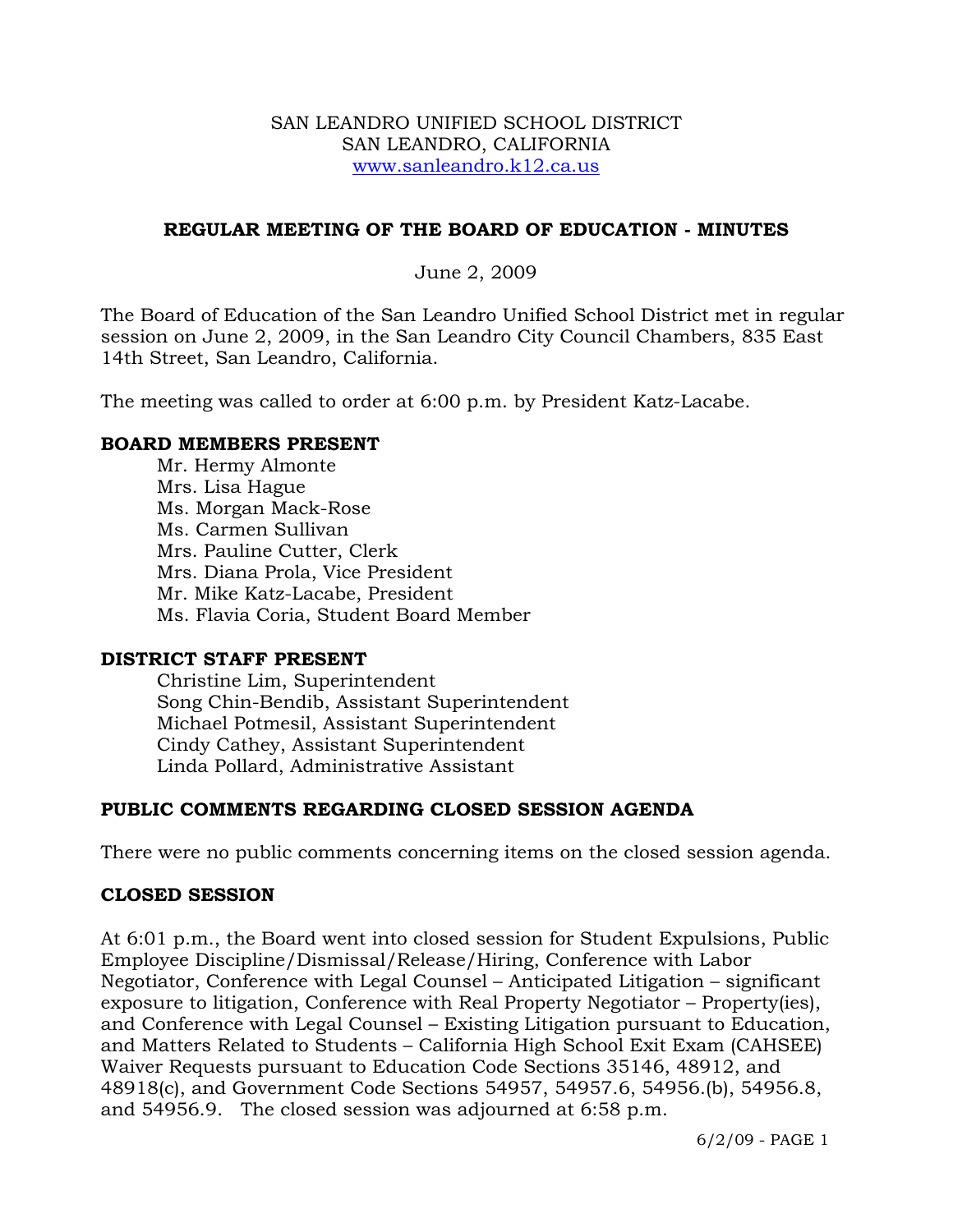The Board returned to open session at 7:03 p.m. with the Pledge of Allegiance to the Flag. President Katz-Lacabe said the Board had been in closed session where the following action was taken:

• On a motion made by Mrs. Prola and seconded by Mrs. Hague, the Board approved the Appraisal Service Contract – for Assessor Parcel Number (A.P.N.) 077E-1532-002-01 – P.G.&E. Vs. San Leandro Unified School District by a 7-0 vote.

## **APPROVAL OF AGENDA**

On a motion made by Mrs. Cutter and seconded by Mrs. Hague, the Board approved the agenda for the regular meeting of June 2, 2009, by a 7-0 vote.

#### **PRESENTATIONS**

- \* The Board of Education and the Superintendent presented Flavia Coria with a Certificate of Commendation for her service as Student Board Member for the San Leandro Unified School District Board of Education for the 2008-2009 school year.
- \* The Board of Education and the Superintendent, at the recommendation of the San Leandro High School theater teacher Ryan Weibel, presented Certificates of Commendation to Karen & Gabrielle Koizumi for their commitment, dedication and limitless support of the high school theater program and the recent production of *Little Shop of Horrors.*
- \* The Board of Education and the Superintendent proudly recognized the following 2008-2009 Employees/Volunteers of the Year:

| $\bullet$ | Volunteer:                      | Mary May |
|-----------|---------------------------------|----------|
| $\bullet$ | Classified Employee: Kathy Doll |          |

- Teacher: Audrey Brown
- Administrator: Cher Mott
- 
- \* Across the country, states are developing uniform longitudinal data systems. California is ready to implement the California Longitudinal Pupil Achievement Data System (CALPADS) that will begin production implementation and Statewide Student Identifier (SSID) enrollment management on August 3, 2009. The successful implementation of CALPADS is a top priority of the State Superintendent of Schools and the California State Department of Education. IBM has been working under contract with staff from the California Department of Education (CDE), the California School Information Services (CSIS), county offices of education, school districts, and charter schools to develop CALPADS. This presentation provided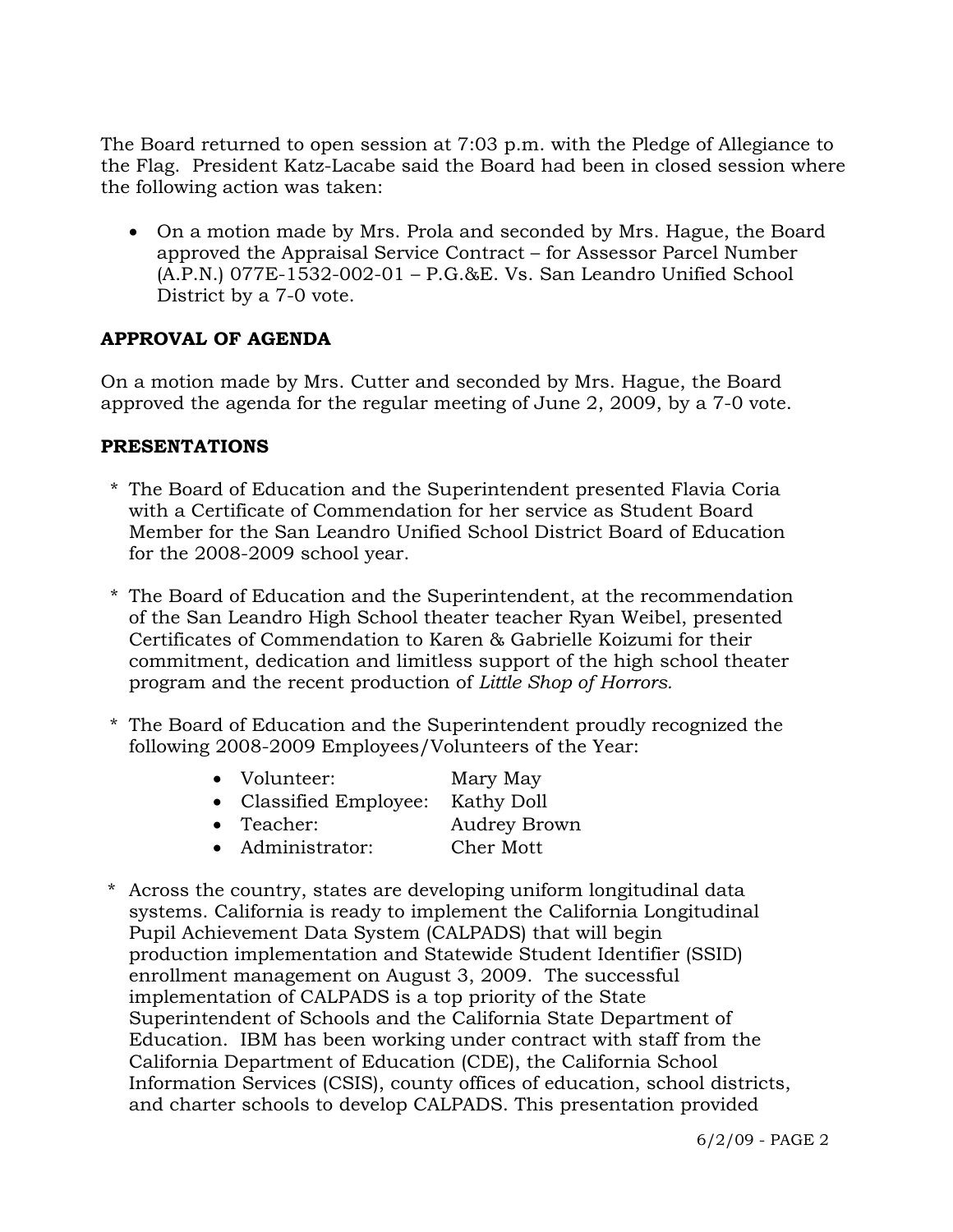the Board of Education and the community with an overview of CALPADS, focusing on:

- Building Awareness of the CALPADS statewide project
- Understanding the magnitude of the projects:
	- Enrollment, Ownership, CBEDS, Graduation and Dropout rates Alignment to Aeries
- Having a sense of the timeline of what's to come:
	- July 10, 2009 Last Day to submit Statewide Student Identifiers (SSID) to the State Reporting and Records Transfer System (SRRTS)
	- August 3, 2009 2009 CALPADS Go-live
- Understanding the impact to District and site staff to implement the project
- Understanding the impact of falling behind

The Board posed classifying questions which were addressed by staff.

Following the presentation, President Katz-Lacabe requested, and the Board agreed, to move up the Student Board Member report and Union Representative Reports before the next presentations.

- 1) Student Board Member Report Flavia Coria, Student Board member updated the Board on activities at San Leandro High School:
	- May 20 School Carnival, where staff and students came together and enjoyed food and participated in games
	- May 22 Senior Prom was at the San Francisco Galleria
	- June 5 Senior Recognition Night, 7 p.m., in the gym
	- June 10 Graduation, Cal State University, East Bay Amphitheatre, 5 p.m.

On behalf of the Board, President Katz-Lacabe thanked Ms. Coria for her service to the Board and San Leandro High School.

- 2) Union Representative Reports
	- Katherine Piccus, on behalf of San Leandro Management Association (SLMA), reported that the Association has been working with Human Resources to document their agreement to take an unpaid workday in order to help alleviate the budget crisis in the District, adding that they continue to feel the effects of the state budget cuts especially in the area of staffing. She noted that the Association is excited about sharing the achievements of our students and staff throughout this past year and thanked the Board for their support and attendance.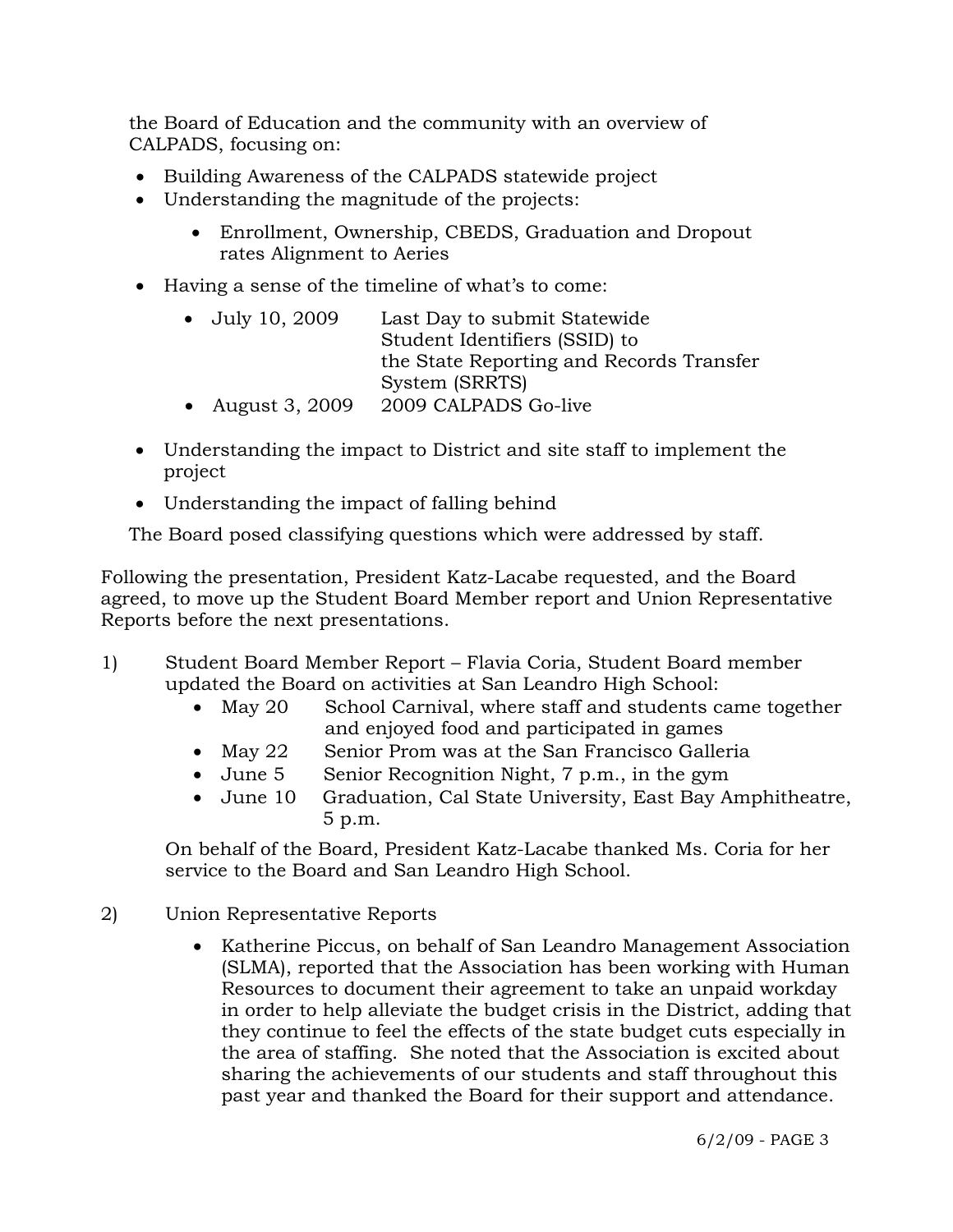- Jon Sherr, San Leandro Teachers' Association (SLTA) President, reported that SLTA awarded twenty-two San Leandro High School graduates with scholarships. SLTA is in the process of voting on the ratification of the tentative agreement which eliminates one staff development day and pay. He said that he was invited to attend the upcoming School Services of California workshop on the budget.
- \* At the Board meeting on May 19, 2009, the Board of Education was presented with information related to the K-3 Configuration Analysis that was conducted at the request of the Board Finance Committee. This analysis looked at the space capacity of each school site and the possibility of implementing a full day kindergarten program. Of the four alternative schedules, the Board directed staff to bring back more information related to Alternative Schedule #4a and 4b. These schedules primarily looked at full day kindergarten and a first through third grade modified schedule with time for during-the-day intervention.

 This presentation was a follow-up to the May 19 meeting and provided the Board with additional information about schedule 4a and 4b, the challenges faced with implementing the schedules, and topics to be considered before moving forward. Based upon input from kindergarten teachers and site principals, staff proposed the following recommendation:

- ¾ Implement staggered, self-contained kindergarten classes at all schools beginning 2009-2010
- $\triangleright$  Keep AM/PM on a case-by-case basis for 2009/10
- $\triangleright$  All schools self-contained by 2010-2011
- $\geq$  As we implement the 24:1 in grades 1-3, the reading schedules will be staggered for 2009-2010.
- $\triangleright$  Convene a task force to explore scheduling and program options for 2010-2011

 The Board appreciated that this issue was addressed before the end of the year, and that staff was recommending convening a task force next year to further explore scheduling options for kindergarten and grades 1-3. The Board asked that staff consider standardizing and aligning preps by grade level at all sites and assessments as they begin looking at scheduling changes. The Board would also like to see pre-K options and intervention models explored as well as how to offer support for families in crises.

# **PUBLIC COMMENT**

• Jon Sherr, San Leandro Teachers' Association (SLTA) president, addressed the Board regarding the decision-making process and composition of the team that met to address the K-3 configuration analysis. He noted that SLTA planned to meet with interested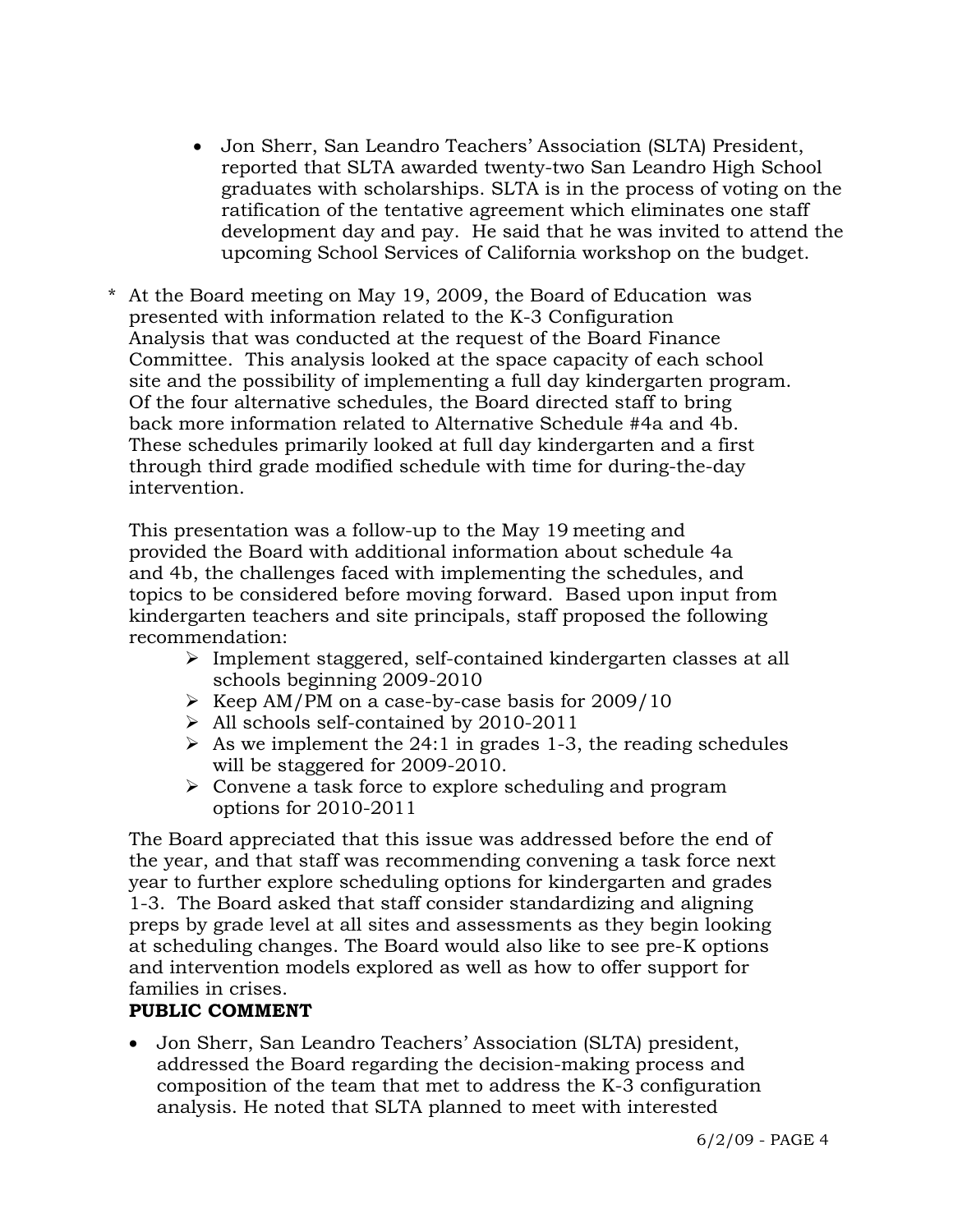kindergarten and elementary teachers regarding exploring implementing a full-day kindergarten.

• Susan Power and Lynn Goldflam, Roosevelt Elementary School Kindergarten teachers, voiced their concern regarding the timing and lack of communication regarding the configuration being considered and how that would impact the students. They were, however, pleased that the process would be slowed down which would allow time to explore scheduling and program options and allow time for teachers to adjust to the 24:1 class size.

#### **CONFERENCE ITEM**

#### Educational Services

3.1-CF Implement Self-Contained Staggered Kindergarten Classes, and Maintain Staggered Reading Schedule in grades 1-3 for 2009-2010

> On a motion made by Mrs. Cutter and seconded by Mrs. Prola, the Board discussed and considered approving implementation of self-contained staggered kindergarten classes, and maintain staggered reading schedule in grades 1-3 for 2009-2010.

It was noted that the request that the Superintendent direct staff to provide information related to a full-day kindergarten was driven by the Board of Education.

Following the discussion and further clarification provided by staff, it was suggested and agreed upon by Mrs. Cutter and Mrs. Prola to modify their original motion and split staff's recommendation into two separate votes:

1. Approval of implementation of self contained staggered kindergarten classes.

 On a motion made by Mrs. Cutter and seconded by Mrs. Prola, the Board approved the implementation of self—contained staggered kindergarten classes, for 2009-2010 by 7-0 a vote.

2. Approval to maintain staggered reading schedule in grades 1-3 for 2009-2010.

 On a motion made by Mrs. Cutter and seconded by Mrs. Prola, the Board approved to maintain staggered reading schedule in grades 1-3 for 2009-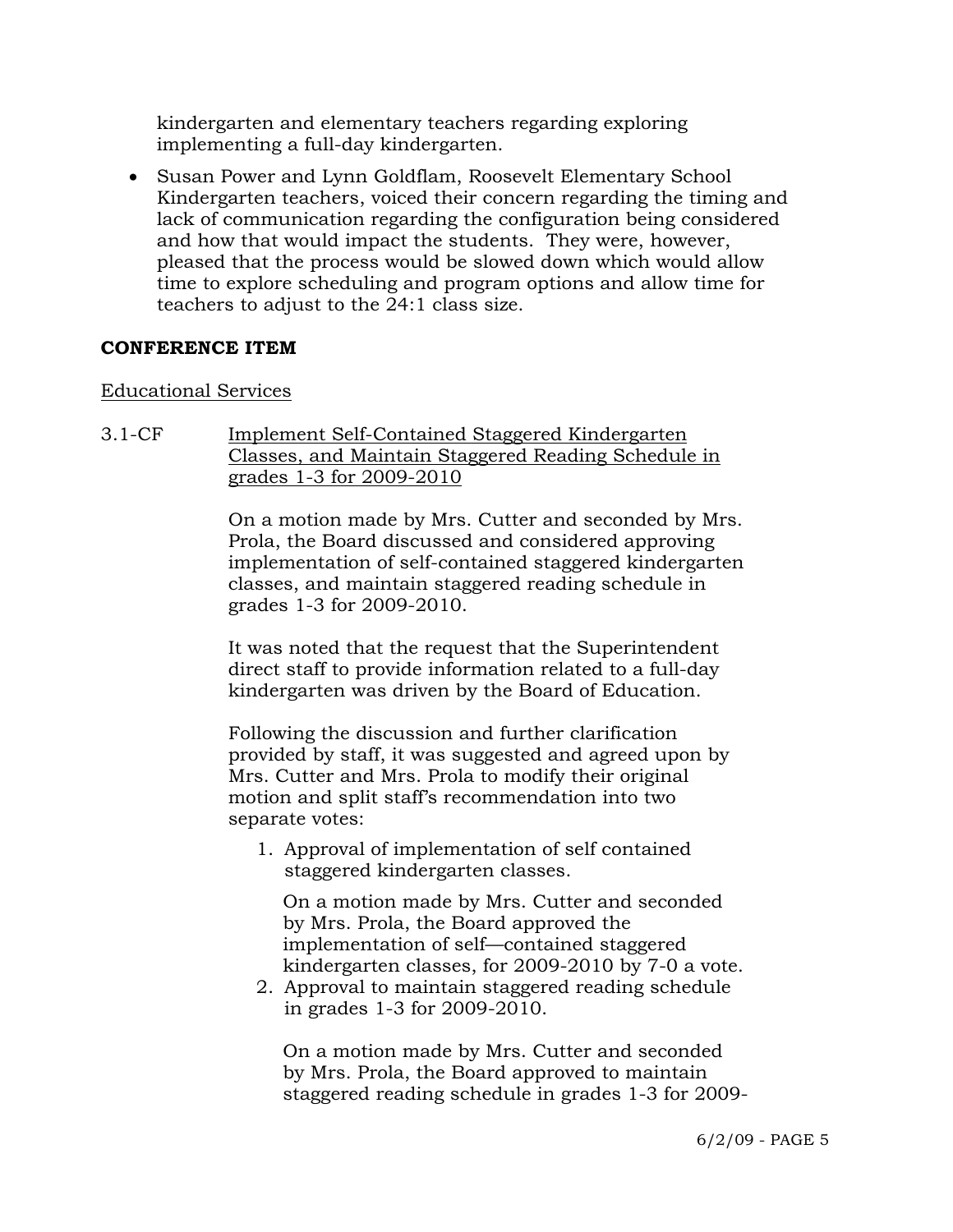#### 2010 by a 7-0 vote.

#### **PRESENTATION**

- Katherine Piccus, Director of Special Services, presented information regarding the proposed use of the IDEA Federal Stimulus funds (American Recovery and reinvestment Act (AARP)) earmarked for Special Education. Highlights included:
	- San Leandro will receive \$900,000 in funds over 2 years 50% by the end of the summer, and 50% by October 2009.

The funding focus is to:

- Support the growing needs to Students with Disabilities (SWD)
- Increase our capacity to intervene before referral for special education
- Support instruction, equity and data accountability
- Ensure coherence with District goals of increased student achievement and elimination of the achievement gap

Priorities included:

- Hiring a preschool speech/language pathologist for pre-referral services
- Implementing Response to Intervention (RTI) and purchase needed materials
- Purchasing language arts and math materials for special education teachers
- Purchasing assistive technology devices and programs
- Providing training to enhance access to the general education curriculum for students with and without disabilities

Clarifying questions and concerns raised by the Board focused on one-minute assessments, who owns the web-based system, looking at preventive measures early on, and hiring specialists with one-time money.

#### **CONFERENCE**

Educational Services

3.2-CF Conceptual Proposal for Use of Conceptual Proposal for Use of the American Recovery and Reinvestment ACT (ARRA)/Individuals with Disabilities Education Act (IDEA) Stimulus One-Time

6/2/09 - PAGE 6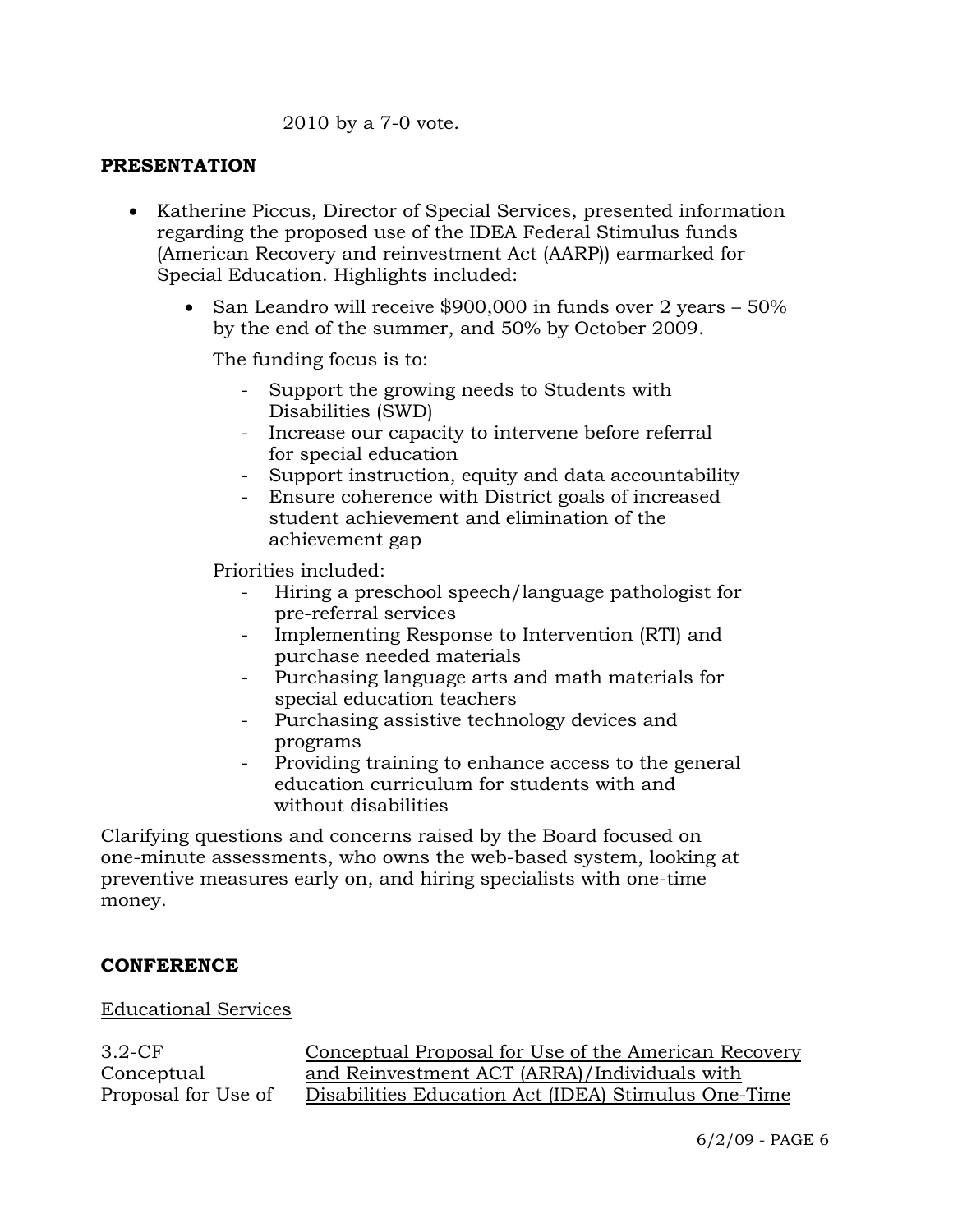| On a motion made by Mrs. Hague and seconded by Ms.    |
|-------------------------------------------------------|
|                                                       |
|                                                       |
| Reinvestment (ACT (ARRA) Individual with Disabilities |
| Education Act (IDEA stimulus one-time funds by a 7-0  |
|                                                       |
|                                                       |

#### **PUBLIC TESTIMONY ON NON-AGENDA ITEMS** None

#### **REPORTS**

- 1) Correspondence Clerk Cutter reported receipt of the following emails from May 6, 2009 – May 21, 2009: From Carol Delton regarding SELPA budget questions; from Jill Raimondi regarding invitation to Bancroft Musical *Seussical*; from Garry Mathiason regarding Supreme Court article; from Debra J. Sarver and John R.R. Knighton regarding religious songs in public schools; from Deborah Cox regarding San Leandro Foundation brochure/fundraiser; from Jon Sherr regarding copy of the latest "From the Table"; from Jennifer Fitzgerald regarding importance of Broadmoor Preschool; from Jim Silva regarding complaints: trucks blocking his business' driveway by 9th grade campus; from Yvonne Nunn regarding appreciation for District's equity work; and from Jon Sherr regarding concerns about the District retirement tea.
- 2) Superintendent's Report Superintendent Lim provided the following report:
	- Promotion/Graduation Ceremonies

| June 8  | Adult School<br>Lincoln/Lighthouse | 7 p.m. SLHS Gym                              |
|---------|------------------------------------|----------------------------------------------|
| June 9  | Bancroft<br>Muir                   | 1 p.m. Burrell Field<br>3 p.m. Burrell Field |
| June 10 | San Leandro High                   | 5 p.m. CSU East Bay                          |
|         |                                    | Amphitheater                                 |

• Retirement/Recognition Tea June 4 2:30 p.m., Madison Elementary

The District received State Fiscal Stabilization Fund (SFSF) in the amount of \$2.271 million today.

The recent San Leandro Chamber Monte Carlo fundraiser raised over \$4,000. The Chamber will be presenting the San Leandro Unified School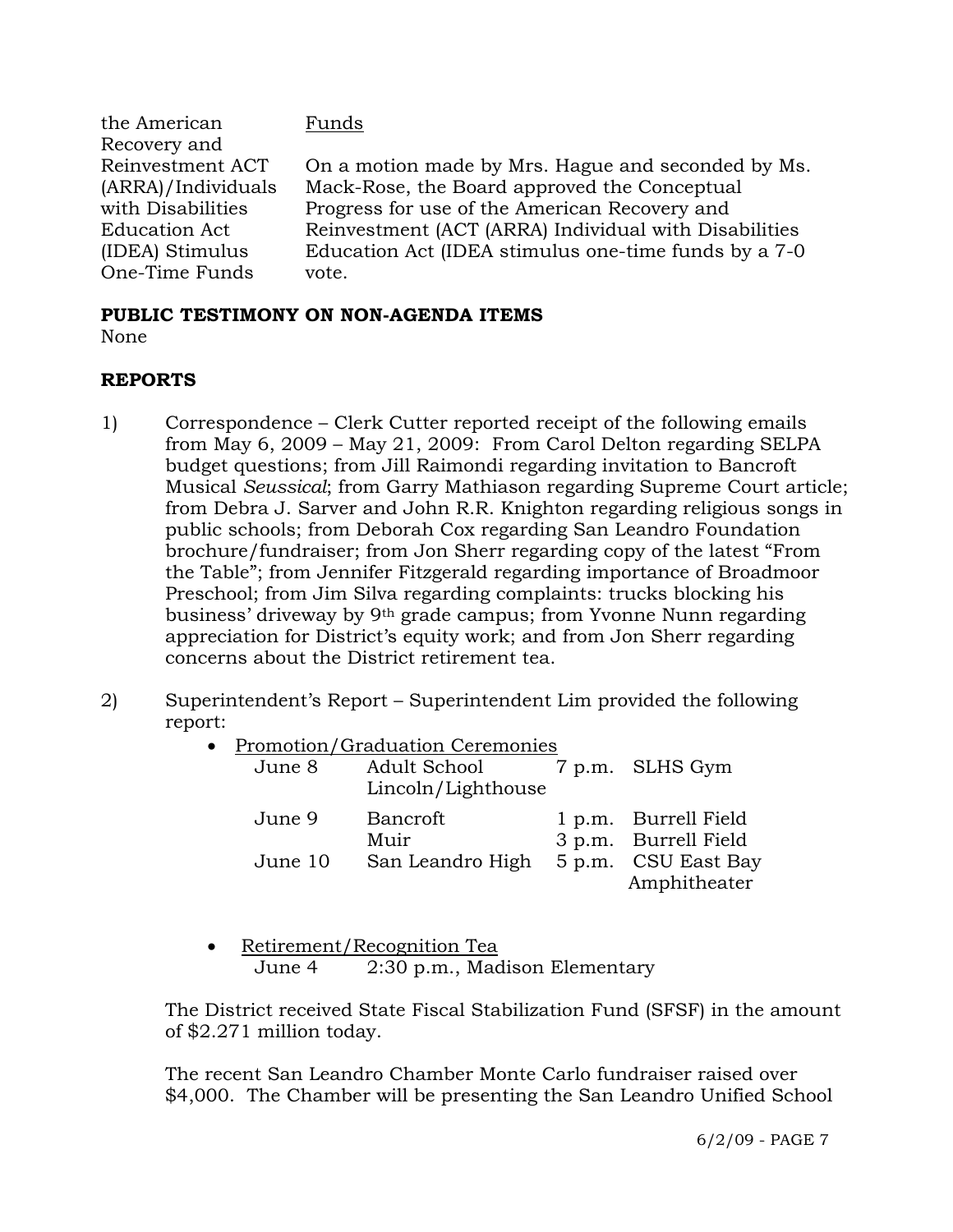District DECA program \$1,000 at its annual Membership Luncheon and Leadership San Leandro Graduation on June 4.

Ms. Lim also announced that she would be sending out a letter informing elementary school parents of the Board decision to increase the class size ratio to 24:1 (from 20:1) due to this critical time of fiscal uncertainly and the state's budget cuts to education.

At the request of the Superintendent, Assistant Superintendent Song Chin-Bendib provided a presentation updating the Board on the Governor's May Revision and the impact to the District. Highlights included:

- 2009-2010 • Approximately \$4.7 million project deficit • Use one-time funds to balance the Budget: \$5,264,756 o 50% Individuals with Disabilities 906,722 Education Act (IDEA) o State Fiscal Stabilization Fund (SFSF) 2,271,397 plus percentage of Title (received June 2, 2009) o "Sweep" and Tier III Flexibility Funds 1,355,844 o General Fund Unrestricted Reserve at 2<sup>nd</sup> Interim 2008-09 730,793 • 2010-2011 • Minimally \$2.9 million deficit
	- 2011-2012
		- Minimally onoing \$2.9 million deficit

At 9:15 p.m. the Board took a break and reconvened at 9:20 p.m.

- 3) Board Committee Reports
	- City/District Liaison Mr. Katz-Lacabe reported that the committee met on May 21. The committee received an update on the waste disposal garbage contract - announcing that ACI will provide garbage coverage to all but three of the District schools, and the Superintendent is currently meeting with Waste Management regarding those schools which are located outside ACI coverage area. They also heard budget updates from the City and school district, and briefly discussed the relocation of the District Office and locations for future committee meetings and administrative duties/meeting minutes.
	- Communication Mr. Almonte reported that the committee met on May 28 and received a presentation on the FCMAT Standards – Community Relations and on the Transition Plan for the elimination of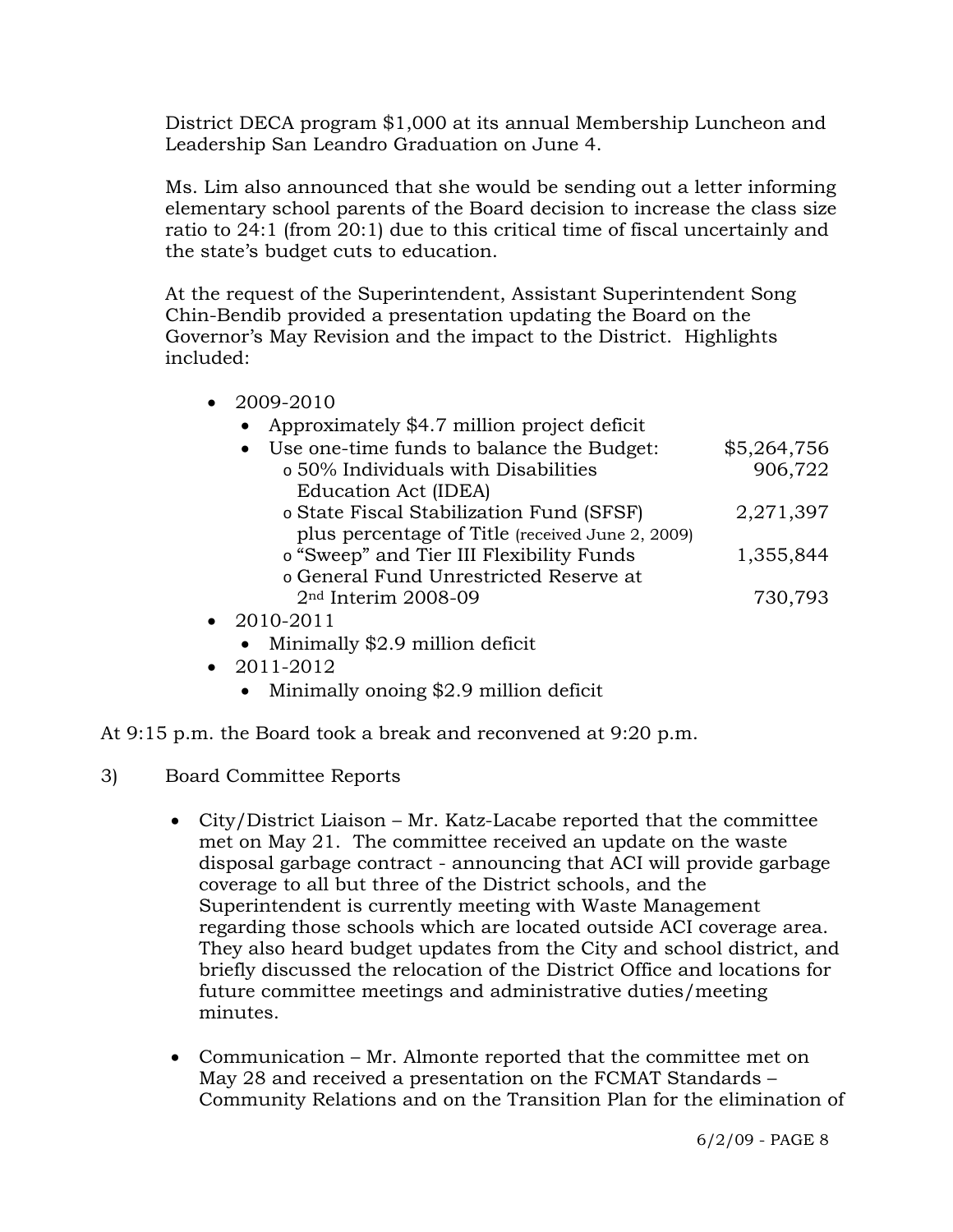the Communication Outreach.

- Curriculum Mrs. Hague reported that the committee met on May 27 and discussed District restructuring plan for teaching and learning resulting from staff lay offs, retirements and IDEA funding focusing on three areas: Curriculum and Instruction, Student Support Services, and Special Services.
- Facilities/Technology Ms. Mack-Rose reported that the committee met on May 21. San Leandro High School Vice Principal Danny Hillman provided the committee with a presentation on sponsorships during athletic events. The committee discussed the recognition of an employee's service to the District. The construction contract for San Leandro High School Art Education Center project, Inspector of Record (IOR) professional service agreement for SLHS AEC, SLHS Library and Bancroft MS Heating & Roofing, and Amendment #1 to WS Ca's Labor Compliance Program (LCP) professional consulting services agreement to add SLHS AEC and Bancroft MS Heating & Roofing were also discussed and are on the agenda for Board consideration tonight.
- 4) Board Representatives' Reports
	- Eden Area Regional Occupational Program Mr. Almonte reported that he attended the ROP student award evening at the Marina Community Center on May 21, where forty-six students (twelve students from San Leandro High School, and one from San Leandro Independent Study) were recognized and given awards.

# **CONSENT ITEMS**

- Mrs. Prola requested that 2.1-C Acceptance of Personnel Report be pulled from the Consent Calendar.
- Ms. Mack-Rose requested that 3.3-C Carl D. Perkins Career & Technical Education Improvement Act of 2006, 2008-2012 Local Plan for Career Technical Education for San Leandro High School be pulled from the Consent Calendar.
- Ms. Sullivan requested that 3.5-C Extend the Expiration Date of the Single School Plan for Student Achievement (SSPSA) for Garfield, Jefferson, Madison, McKinley, Monroe, Roosevelt, Washington, Wilson Elementary Schools, Bancroft and Muir Middle Schools, and San Leandro High School and Lincoln Alternative High School Through December 2009; 5.1-C Construction Contract with Zolman Construction for the San Leandro High School Arts Education Center (AEC) Project, and 5.2-C Amendment to #1 to WCS/Ca Labor Compliance Program (LCP) Professional Consulting Services Agreement to add San Leandro High School Arts Education Center and Bancroft Middle School Heating and Roofing Projects be pulled from the Consent Calendar.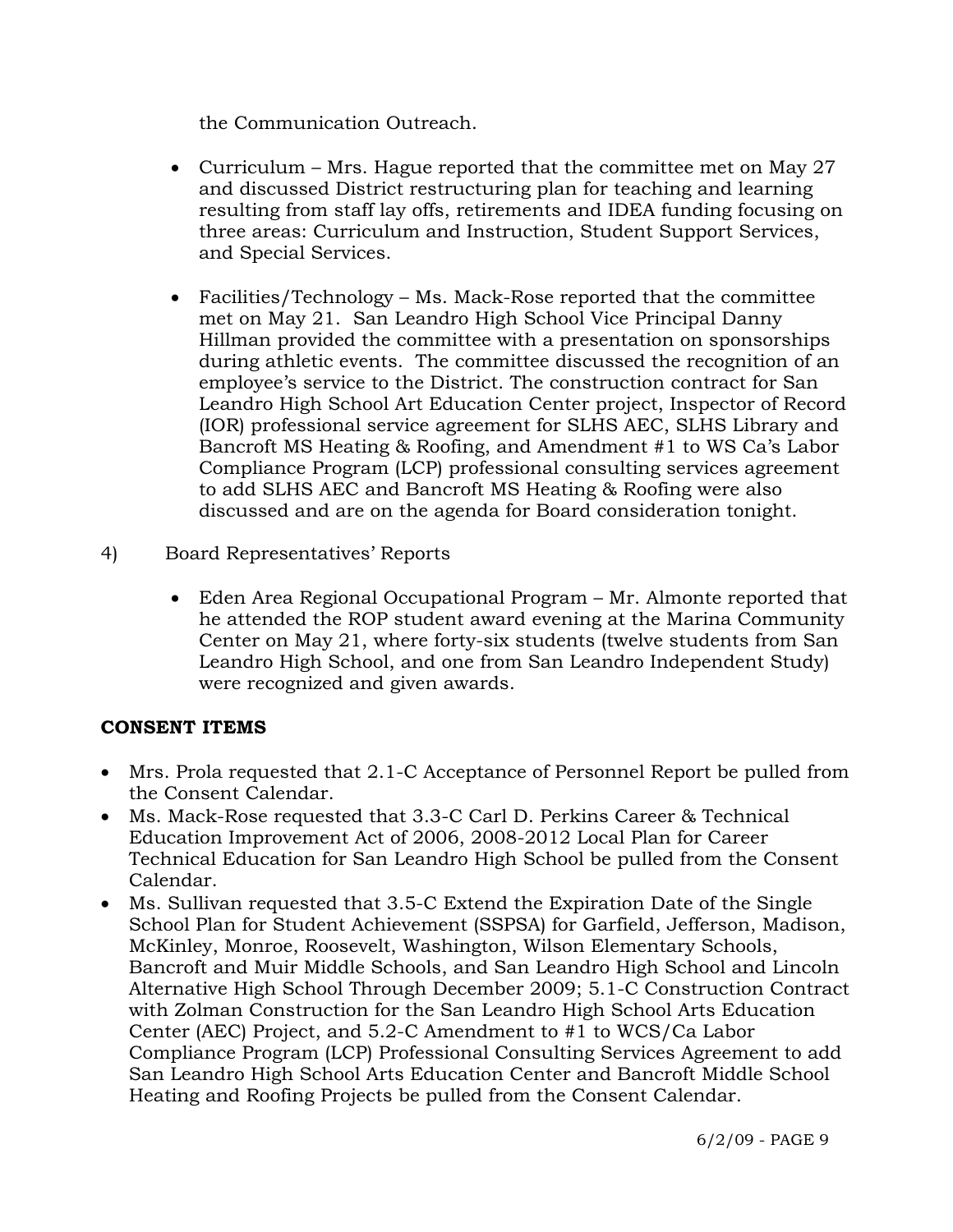## Human Resources

- 2.2-C Renewal of Student Teaching Agreements
- 2.3-C Job Description for Executive Manager Food and Nutrition Services

## Educational Services

- 3.1-C Acceptance of Donations
- 3.2-C Recommendation from Administrative Panel for Expulsion for Student E12-08/09 .
- 3.4-C California High School Exit Exam, (CAHSEE) for Students S8-08/- 09 and S9 08/09.

## Facilities and Construction

5.3-C Contract for Division of the State Architect (DSA) Inspector of Records (IOR) Inspection Services, with Jerome R. Zalinski for the San Leandro High School Arts Education Center, Library Expansion and the Bancroft Middle School Heating and Roofing Projects

On a motion made by Mrs. Cutter and seconded by Mrs. Hague, the Board approved the remaining consent items by a 7-0 vote.

## Human Resources

2.1-C Acceptance of Personnel Report

Staff explained that terminated employees are identified by their employee number on the report to keep the information confidential.

On a motion made by Mrs. Prola and seconded by Mrs. Hague, the Board accepted the Personnel Report as submitted by a 7-0 vote.

## Educational Services

3.3-C Carl D. Perkins Career & Technical Education Improvement Act of 2006, 2008-2012 Local Plan for Career Technical Education for San Leandro High School

> In addition to receiving clarification regarding the process and the use of the grant funds, suggestions from the Board included looking into local union apprenticeships and partnerships, as well as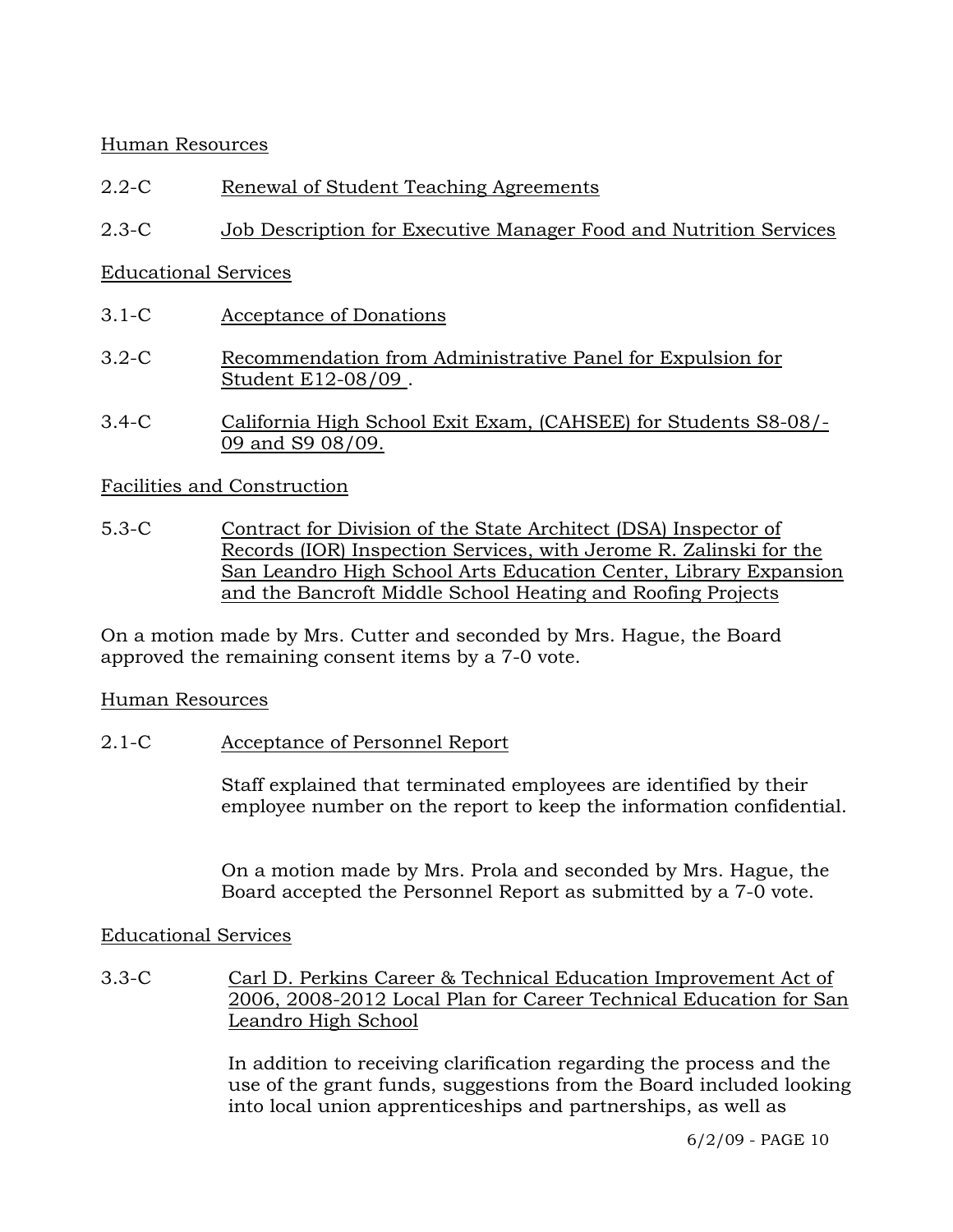partnering with Kaiser for a health science academy. Ms. Mack-Rose felt that something as significant as this should go through the Curriculum Committee, whereby the Board could provide direction and feedback.

On a motion made by Ms. Mack-Rose and seconded by Mrs. Cutter, the Board approved the Carl D. Perkins Career & Technical Education Improvement Act of 2006, 2008-2012 Local Plan for Career Technical Education for San Leandro High School by a 6-1 vote. Ms. Sullivan voting no.

3.5-C Extend the Expiration Date of the Single School Plan for Student Achievement (SSPSA) for Garfield, Jefferson, Madison McKinley, Monroe, Roosevelt, Washington, Wilson Elementary Schools, Bancroft and Muir Middle Schools, and San Leandro High through to December 2009

In response to Ms. Sullivan's concerned regarding the impact the extension might have on the objectives, Ms. Cathey, Assistant Superintendent of Educational Services, explained given the budget uncertainties, it was near impossible for school sites to thoughtfully develop their two-year comprehensive Single School Plans for Student Achievement. This extension, if approved, will allow the sites time in the fall to develop their new two-year plans which will be submitted to the Board for approval prior to December 31, 2009. With this extension and until the new two-year plans are approved, the schools will continue to implement the activities in their current school plans with priority given to those activities that do not cost money and/or that have been deemed a priority by the school and the School Site Council pending available funds. On a motion made by Ms. Sullivan and seconded by Mrs. Hague, the Board approved to Extend the expiration date of the Single School Plan for Student Achievement (SSPSA) for Garfield, Jefferson, Madison, McKinley, Monroe, Roosevelt, Washington, Wilson Elementary Schools, Bancroft and Muir Middle Schools, and San Leandro High through to December 2009 by a 7-0 vote.

## Facilities and Construction

5.1-C Construction Contract with Zolman Construction for the San Leandro High School Arts Education Center (AEC) Project, Bid Packets #09-02 in the Amount of \$13,200,000, which is 8.9% under the Construction Budget

> Responding to Ms. Sullivan, Mike Murphy, Director of Measure B, provided further explanation on the process and how bid selections are determined.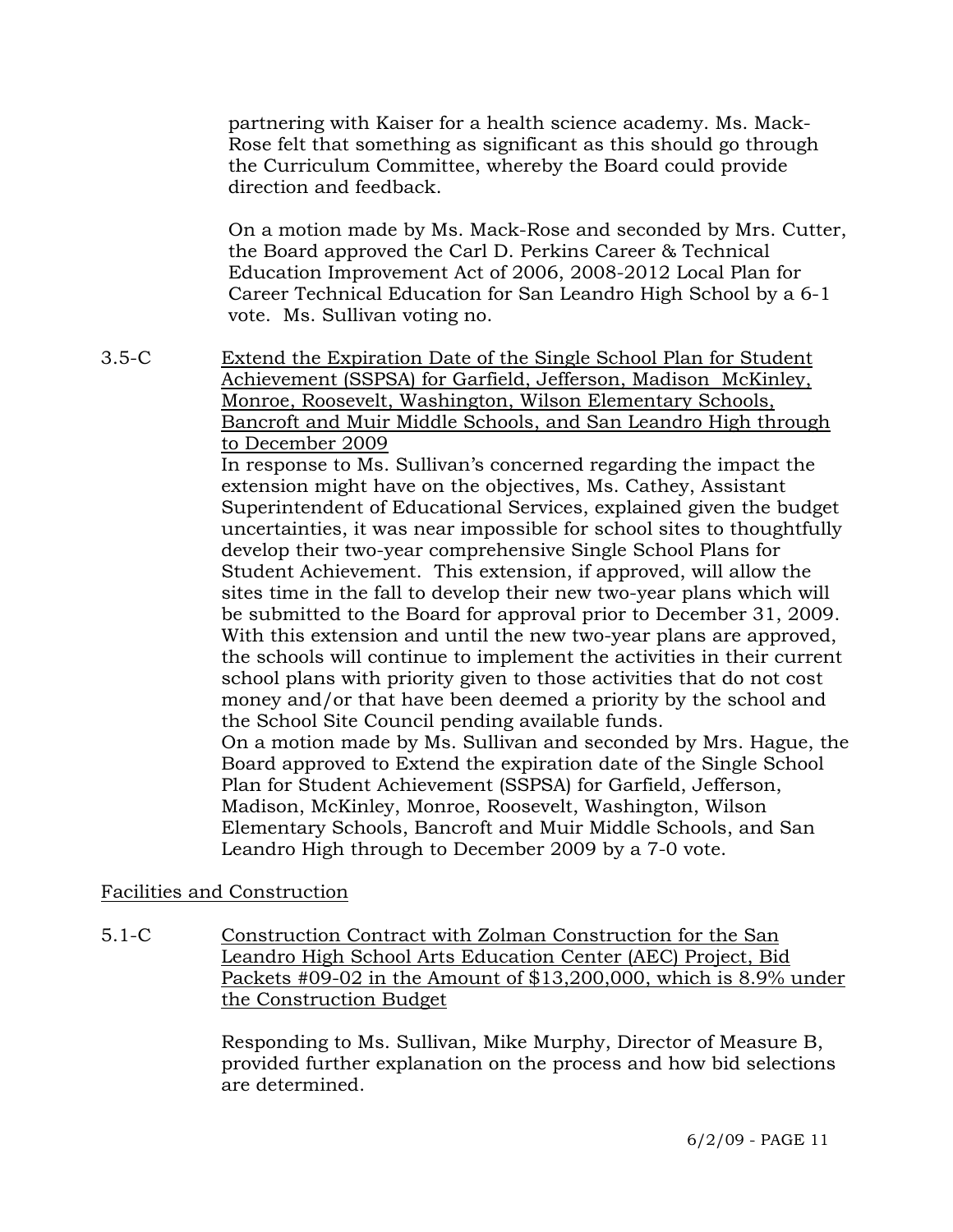On a motion made by Ms. Sullivan and seconded by Mr. Almonte, the Board approved the construction contract with Zolman Construction for the San Leandro High School Arts Education Center (AEC) Project, Bid Packets #09-02 in the amount of \$13,200,000, which is 8.9% under the construction budget by a 7-0 vote.

5.2-C Amendment #1 for \$54,750, a 104% Increase to the WCS/Ca Labor Compliance Program (LCP) Professional Services Agreement to add San Leandro High School Arts Education Center and Bancroft Middle Schools Heating and Roofing Projects

> Responding to Ms. Sullivan's concern regarding increases that arise for projects, Director of Measure B Michael Murphy provided further clarification.

> On a motion made by Ms. Sullivan and seconded by Mrs. Prola, the Board approved Amendment #1 for \$54,750, a 104% increase to the WCS/Ca Labor Compliance Program (LCP) professional services agreement to add San Leandro High School Arts Education Center and Bancroft Middle Schools Heating and Roofing Projects by a 7-0 vote.

# **ACTION ITEM**

## Human Resources

2.1-A Ratification of Tentative Agreement between the San Leandro Unified School district and the San Leandro Teachers' Association

> Staff provided clarification regarding the number of student days and restoration of the one-day reduction of a staff development day should staff development day funding at the 2007-2008 funding level from the state become available.

On a motion made by Mrs. Cutter and seconded Mrs. Prola, the Board ratified the Tentative Agreement between the San Leandro Unified School district and the San Leandro Teachers' Association by a 7-0 vote.

#### **CONFERENCE ITEM**

## General Services

# 1.1-CF Schedule of Regular Board Meetings

The Board discussed and considered approving the schedule of the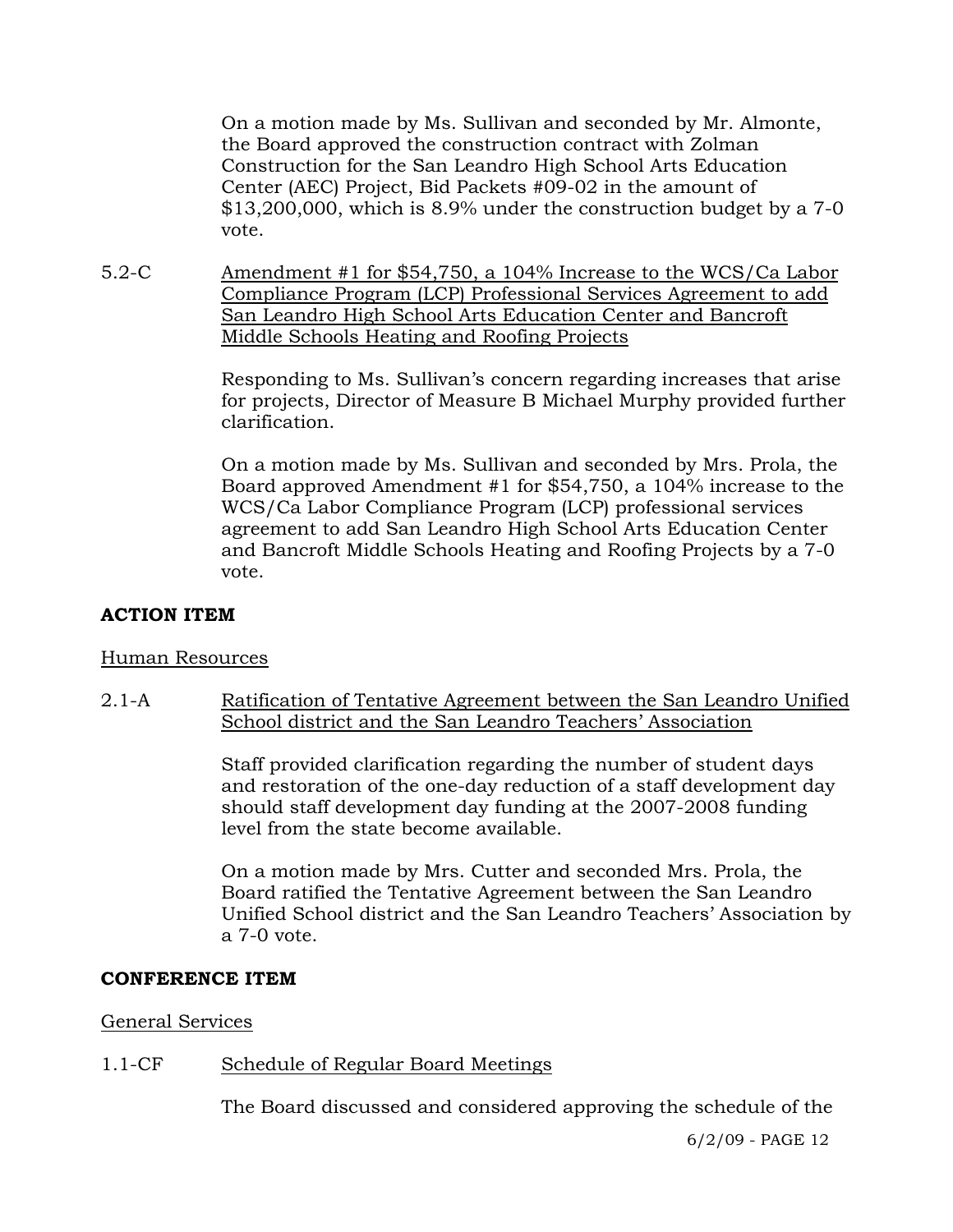regular Board meetings for 2009-2010.

Ms. Mack-Rose reiterated her suggestion that the Board consider adopting work sessions (similar to the City of San Leandro) when there is more than one informational presentation on the agenda, as a way of alleviating the many late-night meetings and asked for and received consensus from the Board to put it on the next Board agenda for further discussion.

Ms. Cutter stressed the importance of keeping the regular meeting schedule as consistent as possible, noting that there were four months that did not follow the 1st and 3rd meeting schedule.

On a motion made by Ms. Mack-Rose and seconded by Ms. Sullivan, the Board approved the schedule of the regular Board meetings for 2009-2010 by a 6-1 vote. Mrs. Cutter voting no.

# **ADDITIONAL SUGGESTIONS AND COMMENTS FROM BOARD MEMBERS**

- Ms. Sullivan suggested that if you like "CSI", you should visit the San Leandro High School classroom of Kate Livson, where there is great forensic lab and a crime scene currently going on as part of the students' final exam.
- Ms. Mack-Rose appreciated receiving the District calendar listing the yearend events. She attended the 5th grade band concert at Madison and folk dancing at McKinley. She reported that there was Board coverage at all the graduations and promotions, and encouraged the Board to try and attend some of the awards ceremonies.
- Mrs. Prola commented that she had written a letter on behalf of the Board and was waiting for feedback. She attended the BTSA Colloquium on May 28 at the San Leandro Public Library, and the San Leandro Teachers' Association Tea on June 2 where twenty-two students received scholarships. Responding to Mrs. Prola's question regarding the process for hiring a replacement for the Director of Curriculum and Instruction position, the Superintendent explained that being a personnel issue, the Board receives copies of resumes and staff recommendations in closed session. If the Board appoints someone, it is then reported out in open session.
- Mrs. Cutter would like to rescind the agreed upon 50% reduction in her Board stipend. She would rather receive her monthly stipend check and then make a donation to the District so that she could have a tax write-off, suggesting that the Board consider earmarking the reduction in the Board stipend for Board training.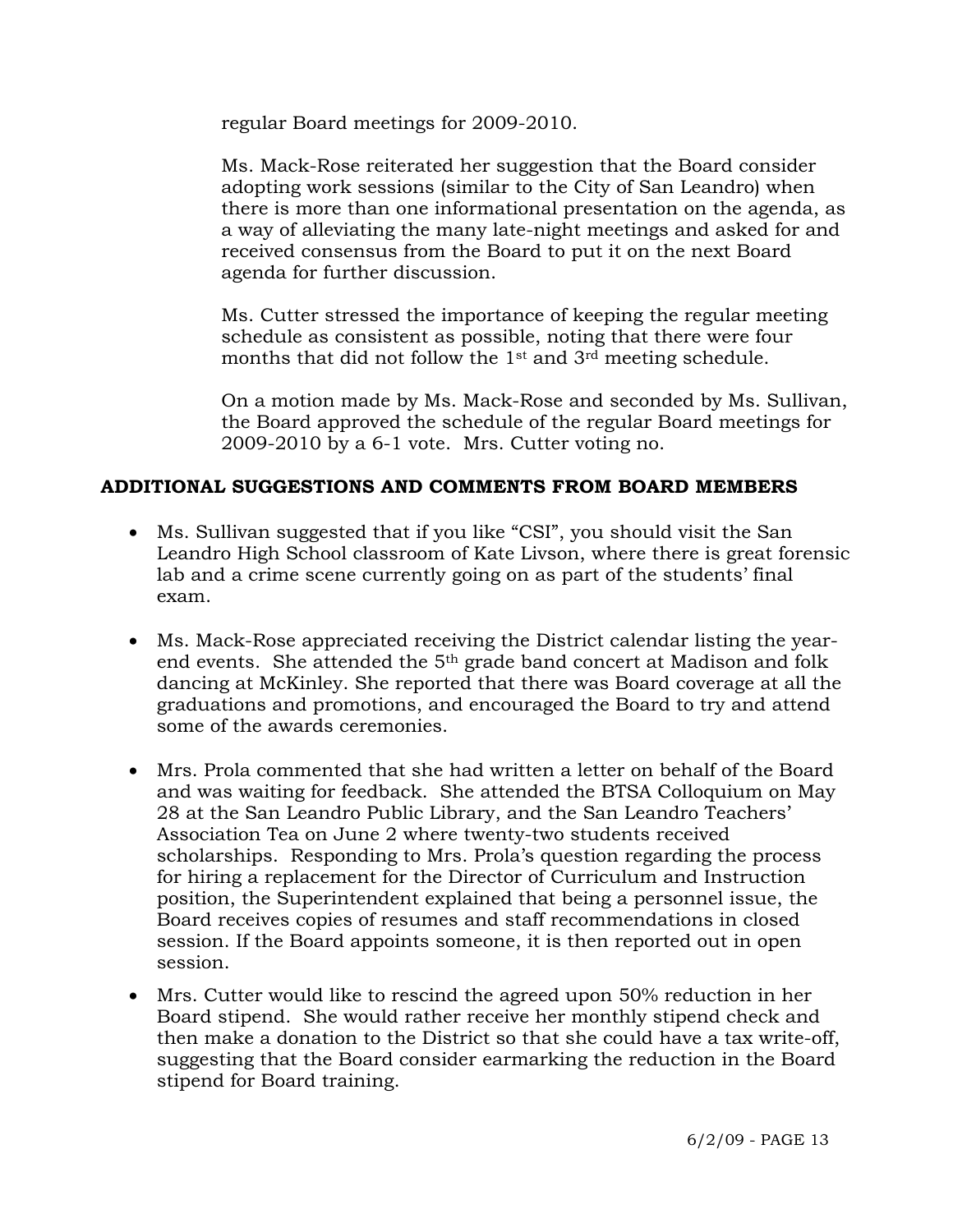- Mrs. Hague commented on the several music programs that took place at the high school, and reflected on the importance of retaining the music programs and the positive impact they play on the students. She also encouraged everyone to attend the Senior Recognition Night this coming Friday, June 5.
- Mr. Almonte would like to see the Board recognize District employees for going the "extra mile".
- Mr. Katz-Lacabe announced that Business Academy sophomore, Alejandra Bonilla, won the Merrill Lynch National Foundation for Teaching Entrepreneurship (NFTE) Regional Youth Business Plan competition and will be competing in the National NFTE competition in New York this coming October. He acknowledged and commended Mary Styner for the success that her students have had in this area, noting that they took first place last year in this competition and second place the year before last.